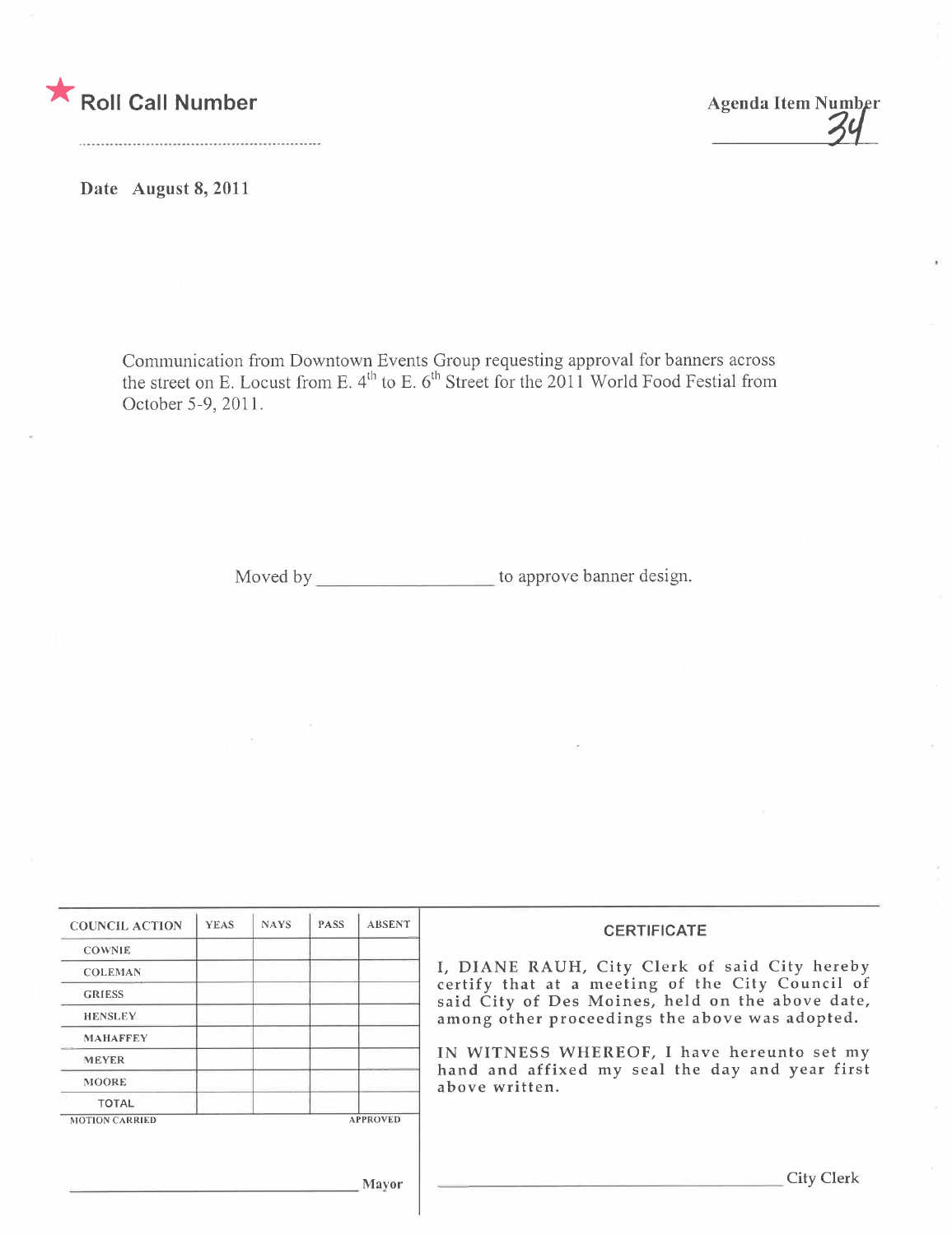

City of Des Moines Application for Permission to Temporarily Place Banner(s) or Item(s) Over/Across Public Street and/or Right-of-Way

 $34$ 

Please submit application 45 days in advance (Print or Type)

| <b>Applicant:</b>                                                                                                                                                                                  | Downtown Events Group                                                                                             |  |  |  |  |  |  |
|----------------------------------------------------------------------------------------------------------------------------------------------------------------------------------------------------|-------------------------------------------------------------------------------------------------------------------|--|--|--|--|--|--|
| <b>Address:</b>                                                                                                                                                                                    | 700 Locust, Suite 100 Des Moines, IA 50309                                                                        |  |  |  |  |  |  |
| <b>Contact Person:</b>                                                                                                                                                                             | Beth Johnson<br>Alternate Contact Glenn Lyons                                                                     |  |  |  |  |  |  |
| <b>Daytime Phone:</b>                                                                                                                                                                              | $515 - 681 - 9428$<br>515-286-4946<br><b>Cell Phone:</b>                                                          |  |  |  |  |  |  |
| bjohnson@downtowndesmoines.com<br>515-286-4942<br>$\mathbb{S}^3$<br><b>E-Mail Address:</b><br>Fax:                                                                                                 |                                                                                                                   |  |  |  |  |  |  |
| October 5-9,<br>201<br>Date(s) the banner(s) or item(s) will be displayed:                                                                                                                         |                                                                                                                   |  |  |  |  |  |  |
|                                                                                                                                                                                                    | 2011 World Food Festival aventt<br>Purpose of the banner(s) or item(s):<br>Display of various flags of the world. |  |  |  |  |  |  |
| Preferred Location: Please provide a map or diagram of the street indicating <sup>n</sup><br>flags hung across the street on E. Locust from<br>banner location.<br>6th Street.<br>$E.$ 4th to $E.$ |                                                                                                                   |  |  |  |  |  |  |

## How will the banner(s) or item(s) be anchored?

Flags are attached at one end to a rope with zip ties and tied to the light poles.

If you plan to anchor to the utility pole, please provide written permission from the utilty company or from the City (if poles are City-owned). Such permission is not a substitute for meeting the requirements for receiving this permit.

**Size of banner(s) or item(s):** Each flag is  $3' \times 5'$  and will hang vertically from the rope.

Specifications of banner(s) or item(s):

Type of Material: lightweight nylon fabric.

Number of grommets used to secure banner or item: Each flag has 3 grommets and will be attached at the top only

Sketch of banner or item design: Will you need electricity provided for your item? If electricity is necessary, how would it be obtained: No electricity required. Photo attached.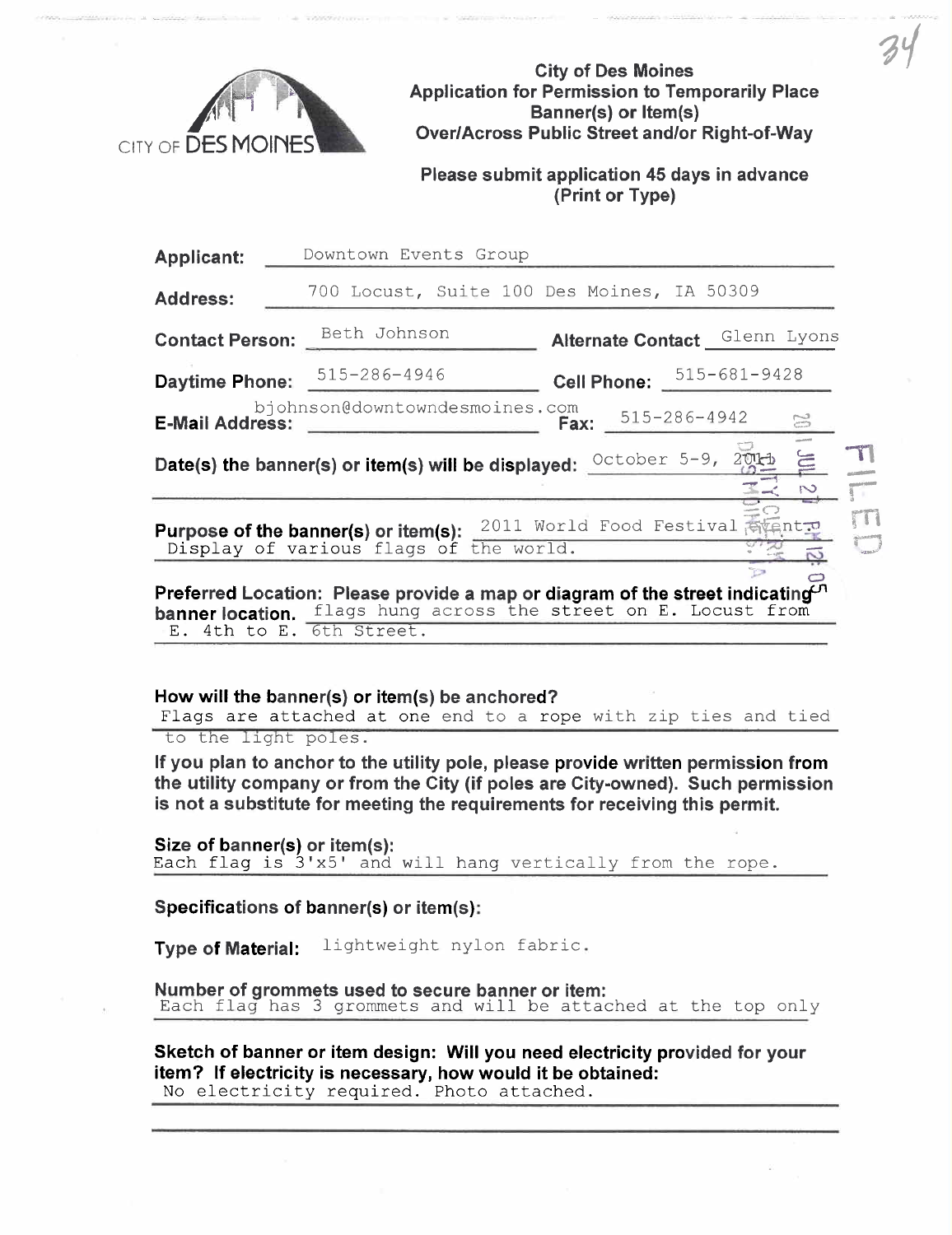## Indemnification:

To the fullest extent permitted by law, the Applicant agrees to defend, pay on behalf of, indemnify, and hold harmless the City of Des Moines, Iowa against any and all claims, demands, suites, or loss, including any and all outlay and expense connected therewith, by reason of personal injury, bodily injury or death, and property damage, which arises out of the Applicant erecting, displaying, maintaining and removing banner or item display.

## Insurance:

A Certificate of Insurance to demonstrate compliance with these requirements shall be submitted to the City's Risk Management Office. Applicant shall purchase and maintain during the period of the banner or item display, including erection, display and removal of banner or item. General Liabilty Insurance with a limit of no less than \$500,000 per occurrence and/or aggregate, Automobile Liabilty Insurance for owned (if applicable), non-owned and hired vehicles with a limit of no less than \$500,000 per occurrence. Both the General and Automobile Liabilty Insurance policies shall include Contractual Liabilty coverage equivalent to that included in a standard ISO Insurance form. If the banner or item display is part of a special event for which a Street Use Permit is granted, the insurance required for the Street Use Permit will be considered to also cover insurance otherwise required for this permit.

Applicant agrees to provide all maintenance and upkeep of the banner(s) or item(s) for the duration that the banner(s) or item(s) is in place. Banner(s) or

item(s) may be removed at the expense of the applicant if required by the City.<br> $\frac{D(A \cap B \cup B)}{B}$  which  $\frac{D(A \cap B)}{B}$ Impor

Signature

 $7/27/$ 

Please return to City Clerk's Office 400 Robert D. Ray Drive Des Moines, IA 50309 Phone: (515)283-4209, Ext. 7 Fax: (515)237-2645

FOR OFFICE USE ONLY:

Traffic Division Approval:

Risk Management Approval:

City Council Approval: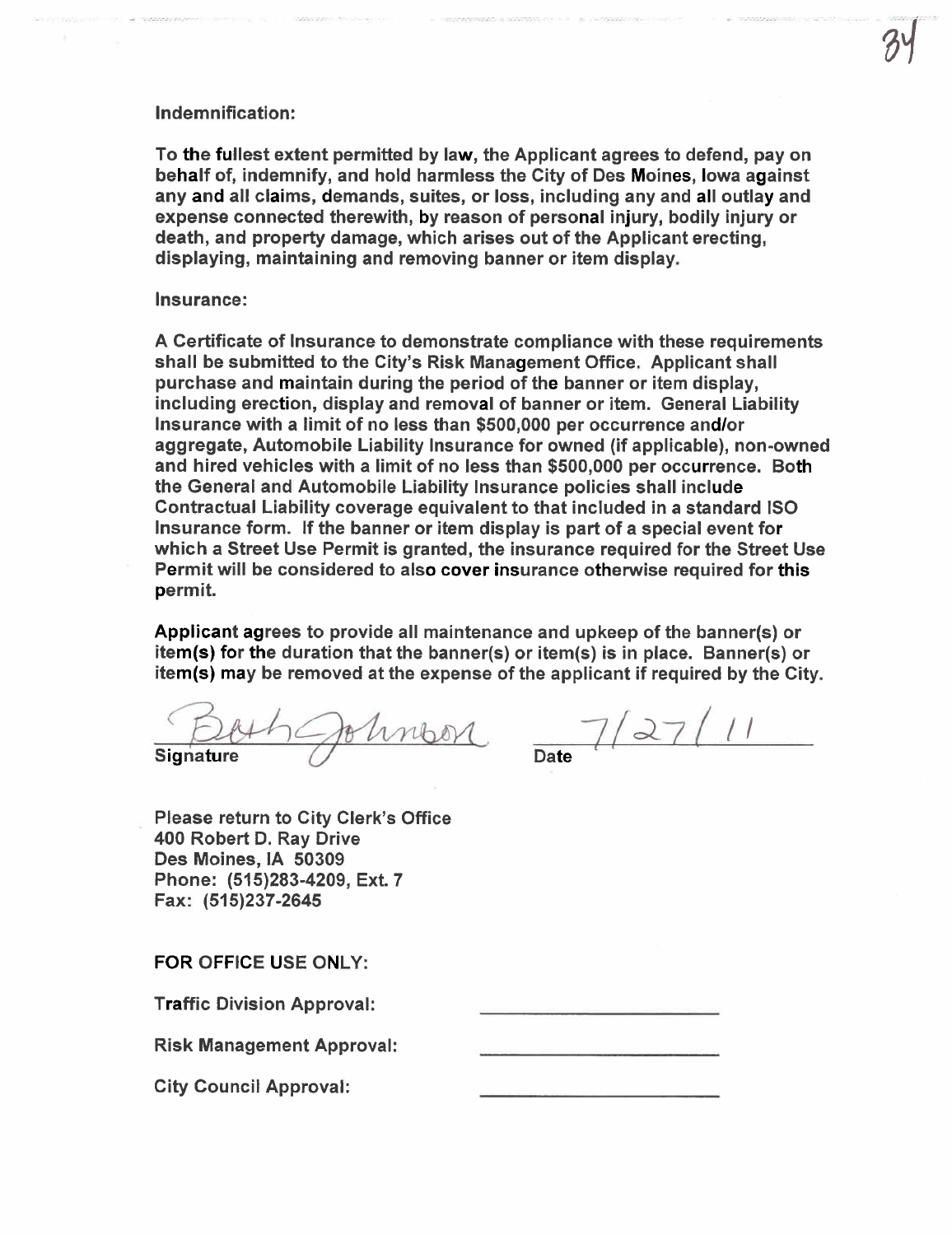